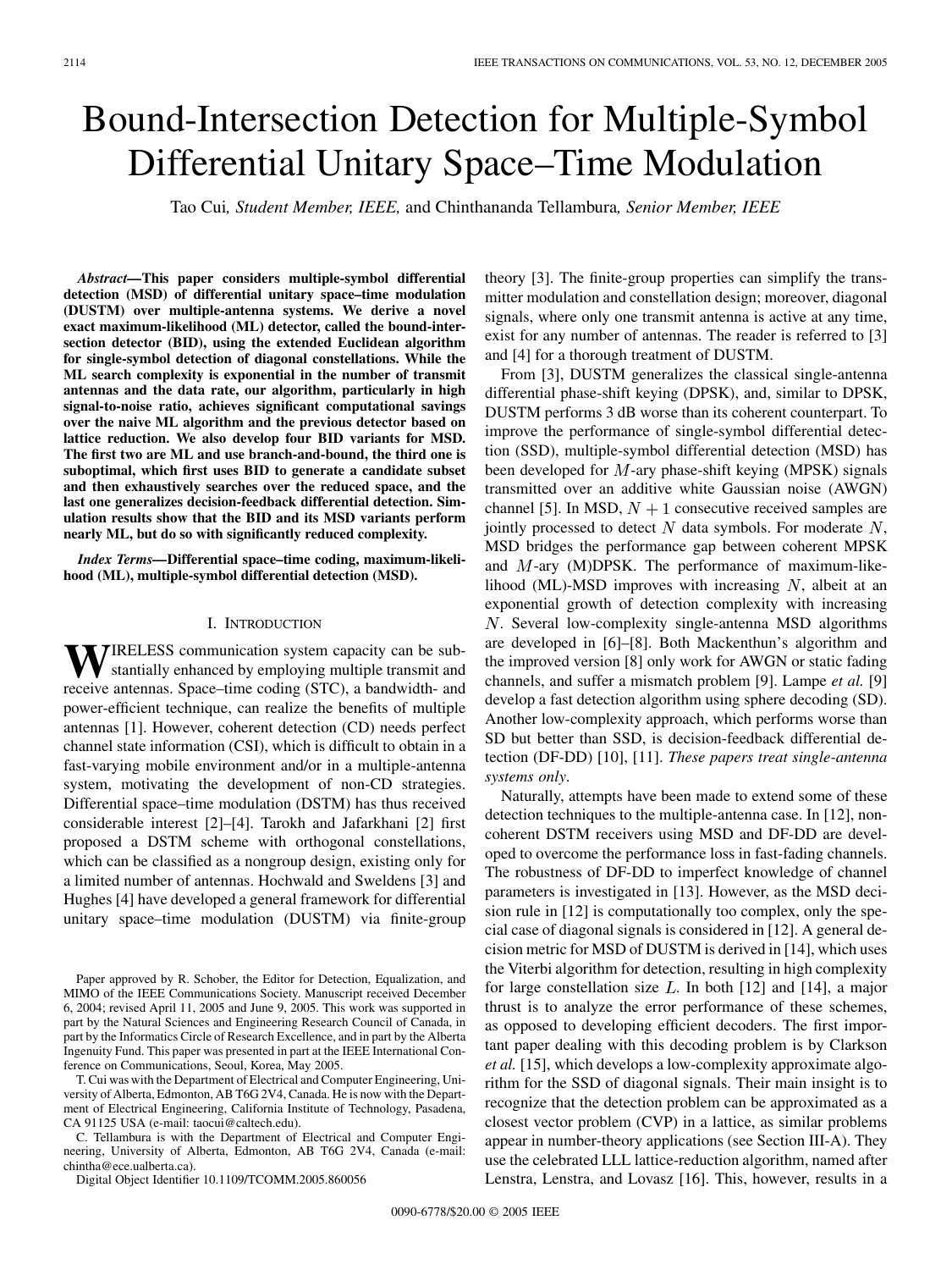suboptimal algorithm; moreover, it cannot be directly applied for MSD. Throughout the paper, we will refer to it as the LLL decoder.

In this paper, based on [[12\]](#page-9-0)–[\[14](#page-9-0)], we derive a decision metric for MSD of DUSTM over a quasi-static (QS) fading channel. The main contribution of the paper is, however, a fast exact ML detector, called the bound-intersection detector (BID), for SSD with diagonal constellations. Since the decision metric consists of nonnegative summands, using a bound, they can be used to generate candidate sets of the transmit signal. The intersection of all such sets constitutes the whole solution space, which is repeatedly pruned until the optimal solution is found. A key novel feature of the BID is the use of the extended Euclidean algorithm [[17\]](#page-9-0), well known for determining the greatest common divisor (gcd) of two integers, to generate the candidate sets. While the ML-search complexity is exponential in the number of transmit antennas and the data rate, our algorithm, particularly in high signal-to-noise ratio (SNR), achieves significant computational savings over the ML algorithm. Interestingly, our BID has lower complexity than the LLL decoder in high SNR (recall that BID is ML, while LLL is suboptimal). BID also forms the basic backbone of efficient MSD algorithms; we thus develop four BID variants for MSD. The first two are ML and use branch-and-bound (BnB), the third one is suboptimal, which first uses BID to generate a candidate subset and then exhaustively searches over the reduced space, and the last one generalizes DF-DD. Simulation results show that the suboptimal detector performs nearly ML, but does so with significantly reduced complexity.

The rest of the paper is organized as follows. Section II introduces the system model and DUSTM. Section III first develops the BID for SSD, and also presents several algorithms for MSD. Section IV gives numerical results, and conclusions are drawn in Section V.

*Notation*:  $E\{\cdot\}, (\cdot)^*, (\cdot)^T, (\cdot)^H$ , and  $(\cdot)^{\dagger}$  denote expectation, complex conjugation, transpose, conjugate transpose, and Moore–Penrose pseudoinverse, respectively. The imaginary unit is  $\gamma = \sqrt{-1}$ . The trace, determinant, and the Frobenius norm of matrix **A** are  $tr(A)$ ,  $det(A)$ , and  $||A||_F^2 = tr(AA^H)$ , respectively. A circularly complex Gaussian variable with mean m and variance  $\sigma^2$  is denoted by  $z \sim \mathcal{CN}(m, \sigma^2)$ . The sets of real numbers and integers are  $\mathbb R$  and  $\mathbb Z$ , and the  $N \times N$  identity matrix is  $I_N$ .  $\delta_{i,j}$  is the Kronecker delta, for  $i, j \in \mathbb{Z}$ ,  $\delta_{i,j} = 1$ if  $i = j$ , and  $\delta_{i,j} = 0$  if  $i \neq j$ .

### II. PROBLEM FORMULATION

## *A. System Model and DUSTM*

We consider a multiple-input multiple-output (MIMO) system with  $N_T$  transmit and  $N_R$  receive antennas, and the input–output relationship can be written as [\[3](#page-9-0)], [[4\]](#page-9-0), [\[12](#page-9-0)], [\[14](#page-9-0)]

$$
\mathbf{R}[n] = \mathbf{S}[n]\mathbf{H}[n] + \mathbf{W}[n] \tag{1}
$$

where  $S[n] = [s_{i,j}[n]]$  is the  $T \times N_T$  transmitted matrix during the *n*th interval, and  $T$  is the number of time slots per block interval.  $s_{i,j}[n]$ ,  $i = 1, 2, ..., T$  and  $j = 1, 2, ..., N_T$  is transmitted by the jth antenna in the *i*th slot.  $\mathbf{R}[n] = [r_{i,j}[n]]$  is the  $T \times N_R$  received signal during the nth block interval, and  $r_{i,j}[n]$ is defined similarly to  $s_{i,j}[n]$ .  $\mathbf{H}[n] = [h_{i,j}[n]]$  is the  $N_T \times N_R$ MIMO channel matrix during the  $n$ th block interval, and the entries  $h_{i,j}[n] \sim \mathcal{CN}(0,1)$  for  $i = 1,\ldots,N_T$  and  $j = 1,\ldots,T$ .  $\mathbf{W}[n] = [w_{i,j}[n]]$  is the  $T \times N_R$  noise matrix with independent and identically distributed (i.i.d.) entries  $w_{i,j} \sim \mathcal{CN}(0, \sigma_n^2)$ , where  $\sigma_n^2$  is adjusted to ensure a given average SNR. Each time slot occupies an interval  $T_s$ , and the block interval is  $T_B = T_sT$ , both in seconds.

For a frequency-flat Rayleigh fading MIMO channel and a rich scattering environment [\[18](#page-9-0)], the autocorrelation of the channel gains is given by

$$
E\left\{h_{i,j}[n]h_{i',j'}^{*}[n+m]\right\} = \delta_{i,i'}\delta_{j,j'}R_{h}[m]
$$
 (2)

where  $\delta_{i,j}$  is the Kronecker delta and  $R_h[m]$  is the correlation function of  $h_{i,j}[n]$ . This model describes spatially i.i.d. random channel gains with the identical correlation function  $R_h[m]$ . The fading channel is QS, i.e., the underlying continuous fading channel gain  $h_{i,j}(t)$  remains constant over each block interval, and hence,  $h_{i,j}[n]$  is approximated by the midpoint sample of  $h_{i,j}(t)$  [\[14](#page-9-0)], whereas the channel changes from block to block. Typically, when Clarke's (Jakes') model [[19\]](#page-9-0) is used,  $R_h[m] = J_0(2\pi m f_d T_B)$ , where  $J_0(\cdot)$  is the zeroth-order Bessel function of the first kind, and  $f_d$  is the Doppler spread due to users' mobility. Note that the QS condition is met when  $f_dT_s < 0.03$  [\[12\]](#page-9-0).

From [[3\]](#page-9-0), the transmit symbols  $S[n]$  are generated using a finite group  $V = \{V_l, l = 0, 1, \ldots, L-1\}$ , where  $V_l$  is a  $T \times N_T$  unitary matrix  $(V_l V_l^H = I_T)$ , and  $L = 2^{N_T R}$ , where R denotes the data rate. We assume  $T = N_T$ , and  $V_0 = I_{N_T}$ .  $N_T R$  binary information bits are first converted to an integer  $l \in [0, L - 1]$ , and  $V[n] = V_l$  is chosen from V. The nth transmitted block is encoded as

$$
\mathbf{S}[n] = \mathbf{V}[n]\mathbf{S}[n-1].\tag{3}
$$

In the first block,  $S[0] = V_0$  is sent. The internal composition property of a group ensures that  $S[n] \in V$ , and is unitary for any positive  $n$ . Specifically, for diagonal constellations, the unitary matrices  $V_l$  are chosen as

$$
\mathbf{V}_{l} = \text{diag}\left\{e^{\frac{j2\pi u_{1}l}{L}}, e^{\frac{j2\pi u_{2}l}{L}}, \dots, e^{\frac{j2\pi u_{N_{T}}l}{L}}\right\}
$$
(4)

where  $u_i$  for  $i = 1, 2, ..., N_T$  are optimized to achieve the maximum diversity product [\[3](#page-9-0)].

#### *B. Multiple-Symbol Differential Space–Time Demodulation*

This section derives the ML MSD metric for DUSTM. Since MSD estimates the transmitted symbols in  $N$  consecutive intervals given  $N + 1$  received symbols, let us consider symbol intervals  $n = k$  to  $n = N + k$ . Let  $[\mathbf{R}^H[k], \mathbf{R}^H[k+1], \ldots, \mathbf{R}^H[k+N]]^H$  and  $R[k] =$  $\vec{V}[k] = [\vec{V}^H[k+1], \vec{V}^H[k+2], \dots, \vec{V}^H[k+N]]^H$ . The ML estimate for  $\bar{\mathbf{V}}[k]$  can be expressed as

$$
\widehat{\bar{\mathbf{V}}}[k] = \underset{\bar{\mathbf{V}}[k]}{\arg \max} f\left(\bar{\mathbf{R}}[k] | \bar{\mathbf{V}}[k]\right) \tag{5}
$$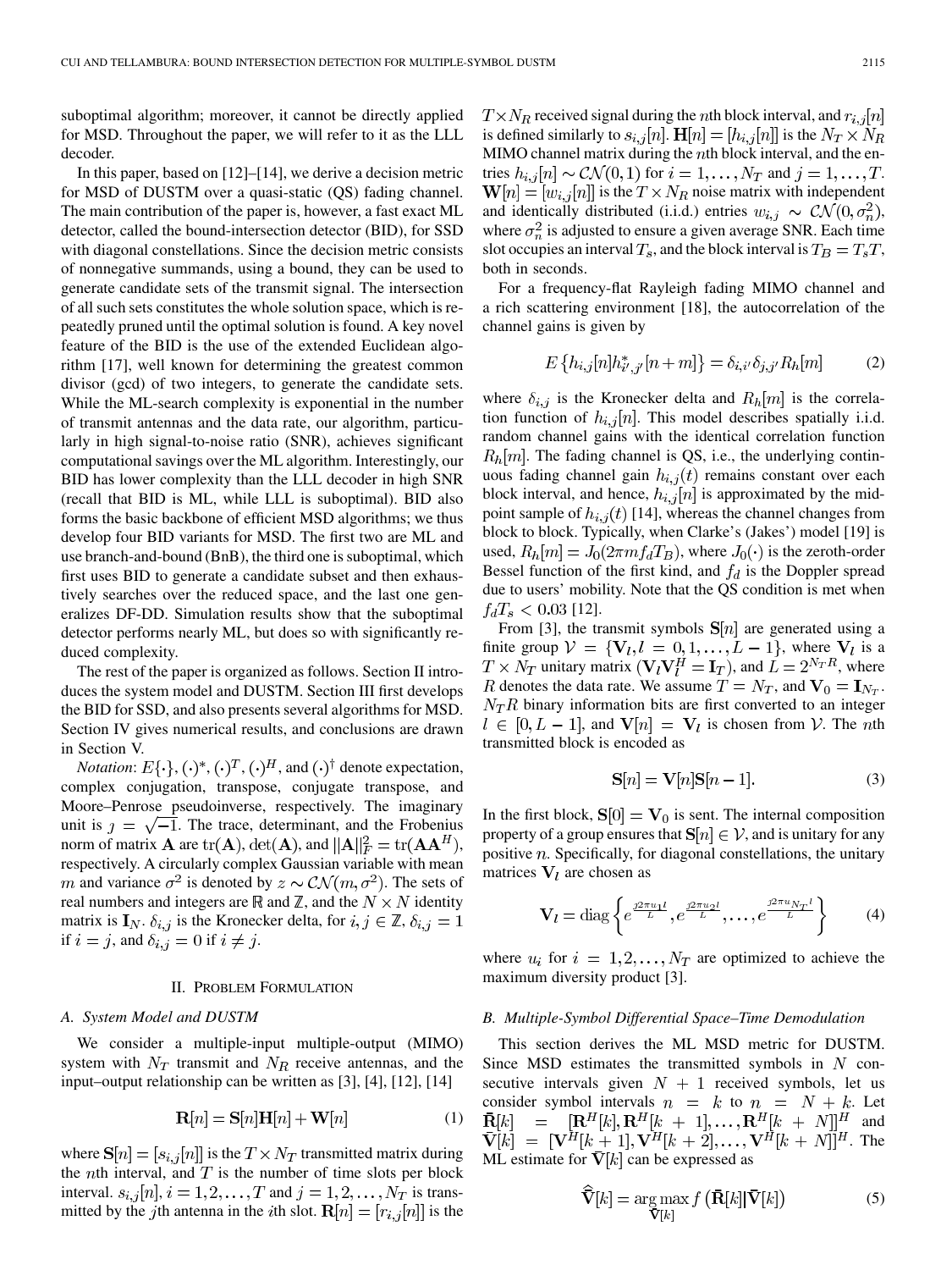where  $f(a|b)$  is the probability density function (pdf) of  $a$  conditioned on  $b$ . We define the covariance matrix of  $[h_{i,j}[k], \ldots, h_{i,j}[k+N]]^T$  as

$$
\mathbf{C}_{h} = \begin{bmatrix} R_{h}[0] & R_{h}[1] & \cdots & R_{h}[N] \\ R_{h}[-1] & R_{h}[0] & \vdots & \vdots \\ \vdots & \vdots & \ddots & \vdots \\ R_{h}[-N] & \cdots & \cdots & R_{h}[0] \end{bmatrix}
$$
(6)

and let  $\mathbf{A} = (\mathbf{C}_h + \sigma_n^2 \mathbf{I}_{N+1})^{-1}$ . Using the results of [\[12](#page-9-0)]–[[14\]](#page-9-0), (5) can be simplified as shown in (7) at the bottom of the page, where  $a_{i,j}$  is the  $(i, j)$ th entry of A. We normalize  $a_{i,j}$  with  $a_m = \max_k |a_{k,k+1}|, k = 1, \ldots, N$  or  $a_m = a_{\lfloor N/2 \rfloor, \lfloor N/2 \rfloor + 1}$ , and denote  $\tilde{a}_{i,j} = -a_{i,j}/a_m$ , where  $\lfloor x \rfloor$  denotes the largest integer less than or equal to  $x$  (the reason for this normalization will be clear soon). Equation (7) is equivalent to (8), shown at the bottom of the page. When the channel is static over the  $N+1$ blocks, or equivalently,  $R_h[n] = 1$ , it can be readily obtained that  $\tilde{a}_{i,j} = 1$   $(i = 1, 2, ..., N, j = 2, ..., N + 1,$  and  $i \neq j$ . Equation (8) becomes

$$
\widehat{\mathbf{V}}[k] = \arg \min_{\mathbf{V}[k]} \sum_{i=1}^{N} \sum_{j=i+1}^{N+1} ||\mathbf{R}[j+k-1]|
$$

$$
- \left( \prod_{m=i+k}^{j+k-1} \mathbf{V}[m] \right) \mathbf{R}[i+k-1]| \Big|_{F}^{2} . \quad (9)
$$

When  $N = 1$ , (8) reduces to

$$
\widehat{\mathbf{V}}[k+1] = \underset{\mathbf{V}[k+1]}{\arg \min} ||\mathbf{R}[k+1] - \mathbf{V}[k+1]\mathbf{R}[k]||_F^2. \quad (10)
$$

Equation (10) is the decision rule given in [\[3](#page-9-0), eq. (21)]. Hence, the differential detector in [[3\]](#page-9-0) is still ML in a QS fading channel. If the normalization in (8) is not performed as in [[12\]](#page-9-0) and [[14\]](#page-9-0), the decision rule will not reduce to [\[3](#page-9-0), eq. (21)] when  $N =$ . The normalization will provide a tighter bound, as will be shown in the next section. Equation (9) can be interpreted as the summation of ML metrics between any two received symbols within the  $N+1$  receive blocks. The nonnegative summands in (8) facilitate our efficient MSD algorithm in the next section.

If the channel changes in each time slot, the MSD metric is derived in [\[12](#page-9-0)] for diagonal constellations. It can be readily verified that (7) reduces to [[12,](#page-9-0) eq. (26)]. Hence, the efficient detection algorithms in Section III can also be applied to the noncoherent receivers in [\[12](#page-9-0)].

## III. REDUCED-COMPLEXITY DIFFERENTIAL UNITARY SPACE–TIME DEMODULATION

We first introduce an efficient algorithm for SSD, which also forms a basis for reduced-complexity MSD algorithms for DUSTM. While our algorithm is developed for diagonal constellations, it can also be modified to handle a nondiagonal constellation  $\tilde{V}_l = U^H V_l U$ , where U is a unitary matrix, and  $V_l$  is a diagonal constellation [[3\]](#page-9-0) (details omitted for brevity).

## *A. Reduced-Complexity SSD*

To put the development of our new algorithm in perspective, let us briefly review the problem and several previous contributions. The key idea of [[15\]](#page-9-0) is to convert the decoding of diagonal differential constellations to the CVP in a modular lattice via the cosine approximation  $(\cos \alpha \approx 1 - \alpha^2/2)$ . An *n*-dimensional lattice  $L$  generated by a set of linearly independent vectors  $\mathbf{v}_1, \dots, \mathbf{v}_n \in \mathbb{R}^k$  is the set  $L = \{\sum a_i \mathbf{v}_i | a_i \in \mathbb{Z}\}\)$ . Given a lattice L and arbitrary vector y, the CVP is to find  $x \in L$  so that  $||\mathbf{x}-\mathbf{y}||_p$  is the minimum where the distance is measured in  $l_p$  norm  $1 \leq p < \infty$ . The shortest vector problem (SVP) is the homogeneous version of the CVP (i.e., y is the origin). Both of these problems are known to be NP-hard. Recent results show the CVP in an  $n$ -dimensional lattice to be NP-hard to approximate to within factor  $n^{c/\log \log n}$  for some constant  $c > 0$  [[20\]](#page-9-0). Note also that [[15,](#page-9-0) eq. (12)] involves translation from a modular lattice to a nonmodular lattice. Such a translation has also been considered in [\[21](#page-9-0)] and [[22\]](#page-9-0). The celebrated LLL algorithm [\[16](#page-9-0)] is a polynomial-time algorithm that approximates both the SVP and CVP to within a factor of  $2^{O(n)}$ . Thus, the LLL decoder [\[15](#page-9-0)] is faster than the ML exhaustive search, but the cosine approximation and the LLL algorithm incur a performance loss. The CVP can also be optimally solved by the well-known SD [[23\]](#page-9-0). In [\[24](#page-9-0)], SD has thus been used along with the lattice approxima-tion of [[15\]](#page-9-0). But note that the search space increases to  $L^{N_T}$  in [[24\]](#page-9-0), while the original search space is only  $L$ . In addition, the cosine approximation also makes the SD solution suboptimal. Therefore, the direct application of SD is not optimal in terms of both computational complexity and performance. We next derive a novel, efficient SSD algorithm by combining bounding and the extended Euclidean algorithm.

The ML SSD rule (10) for diagonal signals can be written as

$$
\hat{l} = \underset{l}{\arg\min} \left\| \mathbf{R}[k+1] - \mathbf{V}_1^l \mathbf{R}[k] \right\|_F^2 \tag{11}
$$

$$
\widehat{\mathbf{V}}[k] = \underset{\mathbf{V}[k]}{\arg \max} \sum_{i=1}^{N} \sum_{j=i+1}^{N+1} a_{i,j} \Re \left\{ \text{tr} \left( \mathbf{R}^{H}[i+k-1] \left( \prod_{m=i+k}^{j+k-1} \mathbf{V}[m] \right)^{H} \right) \times \mathbf{R}[j+k-1] \right\}
$$
\n
$$
\widehat{\mathbf{V}}[k] = \underset{\mathbf{V}[k]}{\arg \min} \sum_{i=1}^{N} \sum_{j=i+1}^{N+1} -\tilde{a}_{i,j} \Re \left\{ \text{tr} \left( \mathbf{R}^{H}[i+k-1] \left( \prod_{m=i+k}^{j+k-1} \mathbf{V}[m] \right)^{H} \mathbf{R}[j+k-1] \right) \right\}
$$
\n
$$
= \underset{\mathbf{V}[k]}{\arg \min} \sum_{i=1}^{N} \sum_{j=i+1}^{N+1} \left\| \mathbf{R}[j+k-1] - \tilde{a}_{i,j} \left( \prod_{m=i+k}^{j+k-1} \mathbf{V}[m] \right) \mathbf{R}[i+k-1] \right\|_{F}^{2}
$$
\n(8)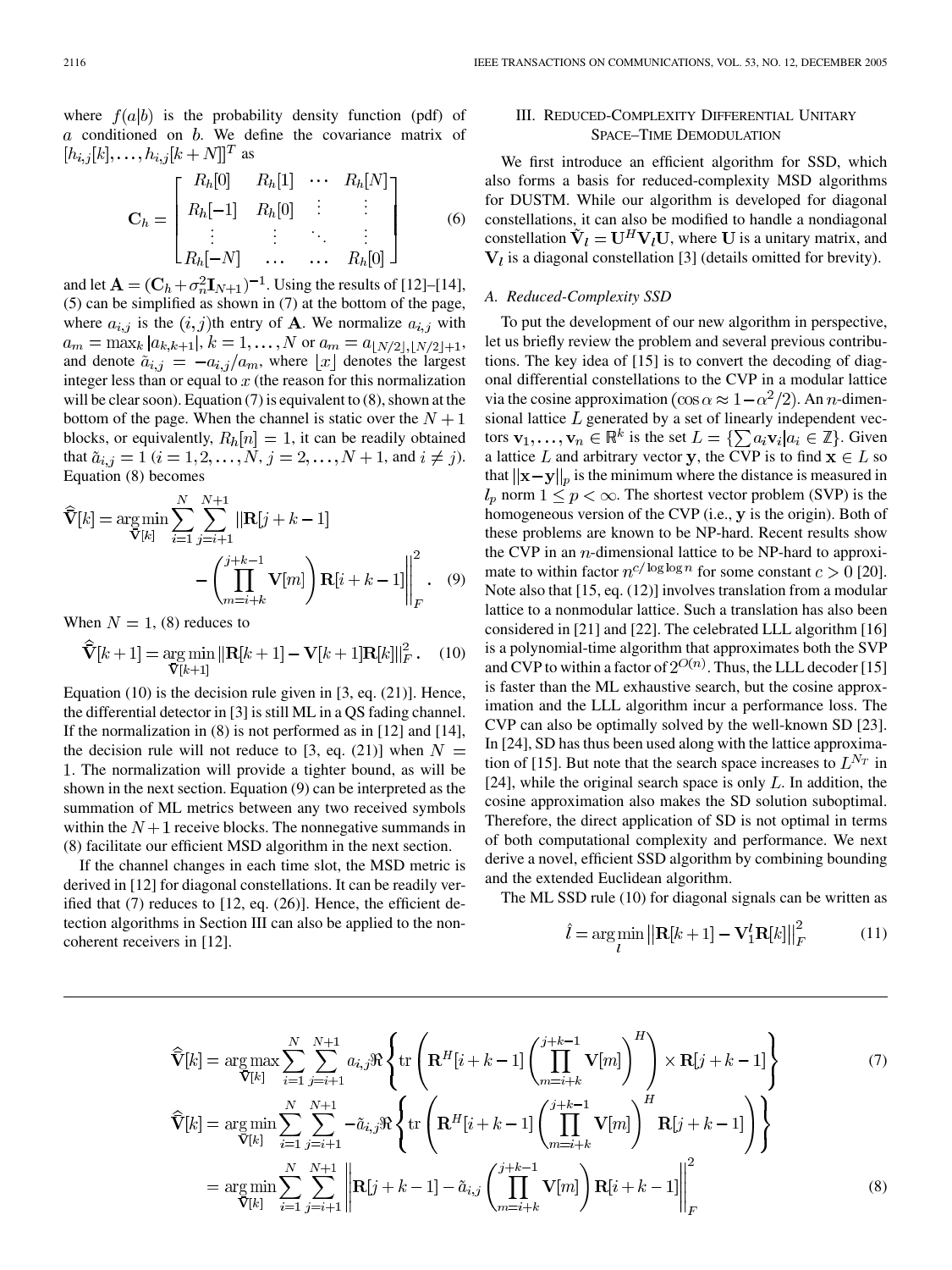where  $V_1$  is defined in (4). The cost metric in (11) can be expanded as

$$
\hat{l} = \arg\min_{l} \sum_{i=1}^{N_T} \sum_{j=1}^{N_R} \left| r_{i,j}[k+1] - e^{\frac{j2\pi u_i l}{L}} r_{i,j}[k] \right|^2
$$
  
\n
$$
= \arg\min_{l} \sum_{i=1}^{N_T} \sum_{j=1}^{N_R} |r_{i,j}[k+1]|^2 + |r_{i,j}[k]|^2
$$
  
\n
$$
- 2\Re \left\{ r_{i,j}^*[k+1]r_{i,j}[k]e^{\frac{j2\pi u_i l}{L}} \right\}
$$
  
\n
$$
= \arg\min_{l} \sum_{i=1}^{N_T} A_i - B_i \cos \left[ \frac{(u_i l - \phi_i)2\pi}{L} \right]
$$
  
\n
$$
= \arg\min_{l} \varphi(l)
$$
 (12)

where

$$
A_{i} = \sum_{j=1}^{N_{R}} |r_{i,j}[k+1]|^{2} + |r_{i,j}[k]|^{2}
$$
  
\n
$$
B_{i} = 2 \left| \sum_{j=1}^{N_{R}} r_{i,j}^{*}[k+1]r_{i,j}[k] \right|
$$
  
\n
$$
\phi_{i} = \arg \left( \sum_{j=1}^{N_{R}} r_{i,j}[k+1]r_{i,j}^{*}[k] \right) \frac{L}{2\pi}.
$$
\n(13)

We let the arg operation take values in [0,  $2\pi$ ) so that  $\phi_i \in$  $[0, L)$ . If l is the true solution, the cost metric (11) becomes

$$
e = \sum_{i=1}^{N_T} \sum_{j=1}^{N_R} \left| w_{i,j}[k+1] - e^{\frac{j2\pi u_i t}{L}} w_{i,j}[k] \right|^2 \tag{14}
$$

where  $w_{i,j}[n]$  are the AWGN terms in (1). Note that  $e/\sigma_n^2$  is a chi-square random variable with  $2N_T N_R$  degrees of freedom. Therefore, we can choose a bound  $C$  to be proportional to the variance of the noise as

$$
C = \alpha \sigma_n^2 \tag{15}
$$

so that the probability that at least one candidate  $\hat{l}$  exists, which ensures that the cost metric  $(11)$  is less than C, is very high

$$
\int_{0}^{\alpha} \frac{x^{N_T N_R - 1} e^{-\frac{x}{2}}}{\Gamma(N_T N_R) 2^{N_T N_R}} dx = 1 - \epsilon
$$
\n(16)

where  $\epsilon$  is set to a value close to zero (e.g.,  $\epsilon = 0.1$ ). Instead of searching all of the  $0 \leq l \leq L$ , we only search the values of l such that  $\varphi(l) < C$ . To find all of the l's that meet this condition, we note that  $\varphi(l)$  (12) consists of  $N_T$  nonnegative terms. Thus, a necessary condition for  $\varphi(l) < C$  is that each term of (12) is less than  $C$ , or equivalently

$$
A_i - B_i \cos\left[\left(\text{mod}(u_i l, L) - \phi_i\right) \frac{2\pi}{L}\right] < C, \quad i = 1, 2, \dots, N_T \tag{17}
$$

where  $mod(x, L)$  reduces x to an integer between zero and L. Let us define the candidate set  $\mathcal{L}_i = \{l | A_i - \mathcal{L}_i\}$  $B_i \cos[(\text{mod}(u_i l, L) - \phi_i) 2\pi/L] < C, 0 \le l < L$ , i.e.,  $\mathcal{L}_i$  consists of all l which satisfy the ith term in (17). Note that when  $(A_i - C)/B_i > 1$ ,  $\mathcal{L}_i$  is a null set. If  $(A_i - C)/B_i \leq -1$ , all the integers in  $[0, L)$  are included in  $\mathcal{L}_i$ . The problem at hand is to determine  $\mathcal{L}_i$  efficiently for all i. Since  $\cos \theta$  is monotonically decreasing between zero to  $\pi$ , and monotonically increases from  $\pi$  to  $2\pi$ , and since  $\cos \theta$  is an even function, we can readily show that (17) is equivalent to

$$
|mod(u_i l, L) - \phi_i| < \rho_i \text{ or } L - \rho_i < |mod(u_i l, L) - \phi_i| < L,
$$
  

$$
i = 1, 2, ..., N_T \quad (18)
$$

where

$$
\rho_i = \frac{L}{2\pi} \cos^{-1} \left( \frac{A_i - C}{B_i} \right) \tag{19}
$$

and  $\cos^{-1}(x)$  takes values in [0,  $\pi$ ]. Expanding (18), we have

$$
-\rho_i + \phi_i < \text{mod}(u_i l, L) < \rho_i + \phi_i \tag{20a}
$$

$$
\text{or } L - \rho_i + \phi_i < \text{mod}(u_i l, L) < L + \phi_i \tag{20b}
$$

$$
\text{or } \phi_i - L < \text{mod}(u_i, L) < \rho_i + \phi_i - L. \tag{20c}
$$

Define  $S_a = \{l | -\rho_i + \phi_i < \text{mod}(u_i l, L) < \rho_i + \phi_i\}, S_b =$  ${lL-\rho_i+\phi_i < \text{mod}(u_i, L) < L+\phi_i}, \text{and } S_c = {l|\phi_i - L|}$  $mod(u_i l, L) < \rho_i + \phi_i - L$ . Since  $0 \leq mod(u_i l, L) < L$ and  $0 \leq \phi_i \langle L, w \rangle$  have  $\mathcal{S}_a = \{l | \max(-\rho_i + \phi_i, 0) \langle L, w \rangle \}$  $\text{mod}(u_i l, L) < \text{min}(\rho_i + \phi_i, L)$ ,  $S_b = \{l | L - \rho_i + \phi_i$  $\text{mod}(u_i l, L) < L$  and  $\mathcal{S}_c = \{l | 0 < \text{mod}(u_i l, L) < \rho_i + \phi_i - \rho_i\}$ L}. Clearly,  $\mathcal{L}_i = \mathcal{S}_a \cup \mathcal{S}_b \cup \mathcal{S}_c$ , and exhaustive checking of (20) for all  $0 \le l \le L$  is not efficient. We next develop an efficient algorithm to determine  $\mathcal{L}_i$ .

To do so, we first show how to find l such that  $mod(u_i l, L)$  = 1. Since  $u_i$  is relatively prime to L, the gcd of integers  $u_i$  and  $L$  is one. The well-known extended Euclidean algorithm [[17\]](#page-9-0) computes the gcd of  $u_i$  and L, as well as the numbers  $d_i$  and k such that

$$
u_i d_i + k = 1 \tag{21}
$$

where 1 is the gcd of  $u_i$  and L. For the details of the extended Euclidean algorithm, the reader is referred to [\[17](#page-9-0)]. To find  $mod(u_i, L) = n$ , we multiply both sides of (21) by n, which yields

$$
u_i(nd_i) + knL = n.
$$
 (22)

Therefore,  $l = \text{mod}(nd_i, L)$  satisfies  $\text{mod}(u_i, L) = n$ . We are now in a position to determine  $\mathcal{L}_i$ . Define

$$
UB_i = \lfloor \phi_i + \rho_i \rfloor, \quad LB_i = \lceil \phi_i - \rho_i \rceil \tag{23}
$$

where  $\lceil x \rceil$  denotes the smallest integer greater than or equal to x, and |x| denotes the largest integer smaller than or equal to  $x$ . We now find that

$$
S_a = \{ \text{mod}(nd_i, L) | \max(LB_i, 0) \le n \le \min(UB_i, L) \}
$$
  
\n
$$
S_b = \{ \text{mod}(nd_i, L) | L + LB_i \le n \le L \}
$$
  
\n
$$
S_c = \{ \text{mod}(n_i d_i, L) | 0 \le n \le UB_i - L \}. \tag{24}
$$

Note that it can be readily verified that

$$
mod(nd_i, L) = mod((n + L)d_i, L) = mod((n - L)d_i, L).
$$
\n(25)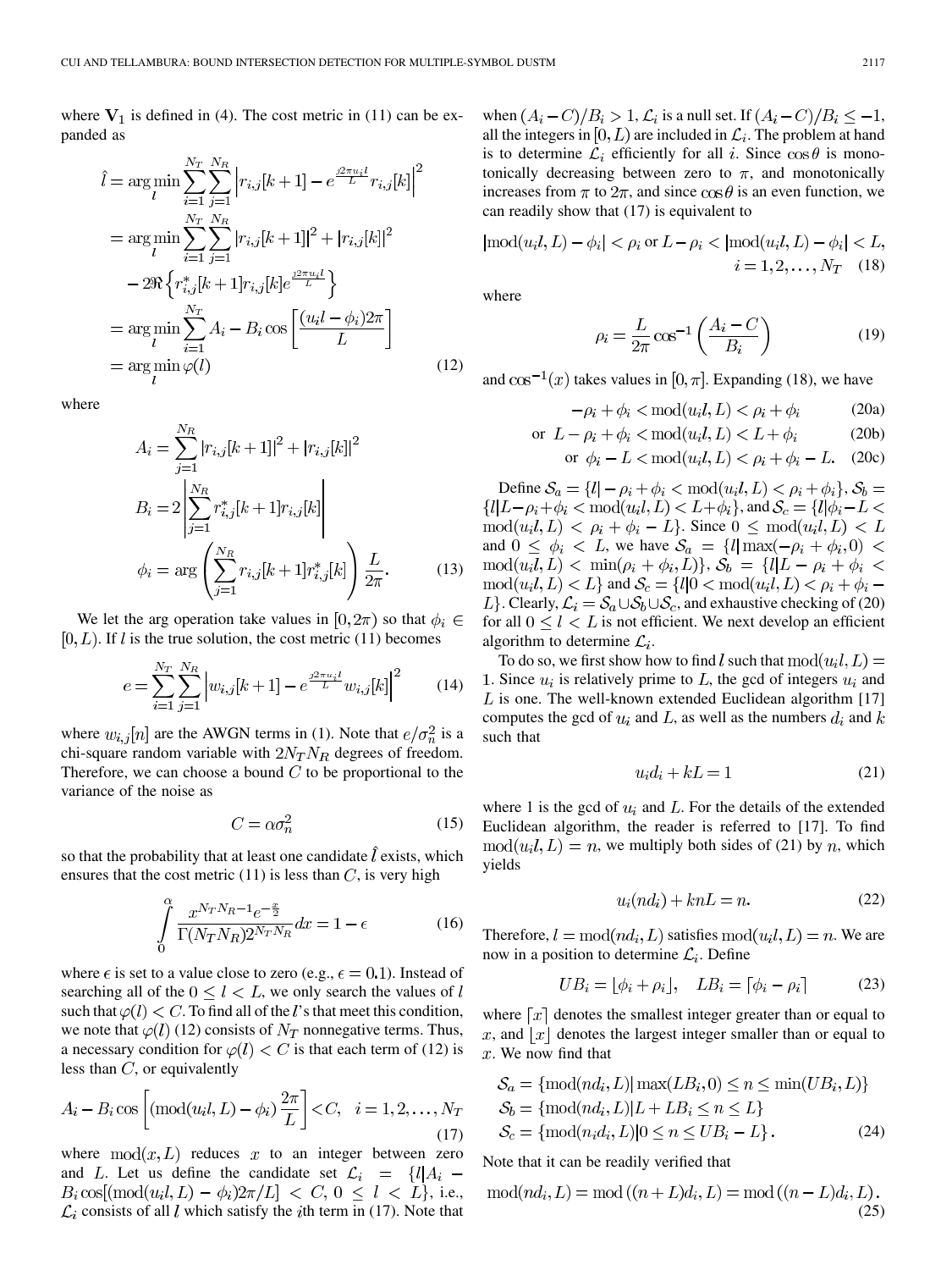Equation (24) immediately reduces to

$$
S_a = \{mod(nd_i, L) | max(LB_i, 0) \le n \le \min(UB_i, L)\}
$$
  
\n
$$
S_b = \{mod(nd_i, L) | LB_i \le n \le 0\}
$$
  
\n
$$
S_c = \{mod(n_i d_i, L) | L \le n \le UB_i\}.
$$
\n(26)

We have

$$
\mathcal{L}_i = \mathcal{S}_a \bigcup \mathcal{S}_b \bigcup \mathcal{S}_c = \{ \text{mod}(n_i d_i, L) | LB_i \le n \le UB_i \}.
$$
\n(27)

Let  $\mathbf{b}_i = [LB_i, LB_i + 1, \dots, UB_i]$ . The candidate set of l for the *i*th term of  $(12)$  is given by

$$
\mathcal{L}_i = \text{mod}(d_i \mathbf{b}_i, L), \quad i = 1, 2, \dots, N_T. \tag{28}
$$

Although the extended Euclidean algorithm is NP-complete [[25\]](#page-9-0),  $d_i$  can be computed before detection. Furthermore, (28) is a one-to-one mapping. For  $\mathbf{B} = [0, 1, \dots, L-1]$ , we can store  $\mathbf{M} = \text{mod}(d_i \mathbf{B}, L)$  in memory, and (28) can be accomplished by  $\mathcal{L}_i = [\mathbf{M}(LB_i), \mathbf{M}(LB_i+1), \dots, \mathbf{M}(UB_i)].$ 

The candidates that satisfy all of the  $N_T$  (17) are chosen, i.e., the candidate set is the intersection of all of the  $N_T$  sets  $\mathcal{L}_i$  as

$$
\mathcal{L} = \bigcap_{i=1}^{N_T} \mathcal{L}_i.
$$
 (29)

Intuitively, the term in (17) with the largest  $u_i$ , which typically is  $u_{N_T}$ , varies most with the change of l. Thus, the element in  $\mathcal L$  that is closest to  $\phi_{N_T}$  is searched first. If no l can make  $\varphi(l)$ (12) less than the bound C, or equivalently, if  $\mathcal L$  is a null set, we increase the probability  $1 - \epsilon$  (e.g.,  $\epsilon = 0.1^2, 0.1^3, \ldots$ ), adjust the bound  $C$ , and perform the same process again. If  $l^*$ is chosen, C is replaced by the new cost  $\varphi(l^*)$ , and  $l^*$  is deleted from the set  $\mathcal{L}(\mathcal{L} = \mathcal{L} - \{l^*\})$ . All  $\mathcal{L}_i$   $i = 1, \ldots, N_T$  are updated using the new bound  $C$ . In later iterations, (29) is replaced by

$$
\mathcal{L} = \mathcal{L} \cap \left( \bigcap_{i=1}^{N_T} \mathcal{L}_i \right) \tag{30}
$$

which avoids duplicate searches and reduces the search space. The process continues until  $\mathcal L$  becomes the null set. The  $l$  with the minimum cost is then the optimal solution. We call this optimal detection algorithm the Bound-Intersection Detector (BID).

To further improve the BID performance, we note that each term of (12) has a lower bound as

$$
lb_i = A_i - B_i \cos\left[\frac{\Delta \phi_i 2\pi}{L}\right], \quad i = 1, 2, \dots, N_T \tag{31}
$$

where  $\Delta \phi_i = \phi_i - [\phi_i]$  and  $[\cdot]$  denotes the nearest integer to its argument. Hence, the lower and upper bounds (23) are updated to

$$
UB_i = \left[ \phi_i + \frac{L}{2\pi} \cos^{-1} \left( \frac{A_i - C + \sum_{j=1, j \neq i}^{N_T} lb_j}{B_i} \right) \right]
$$
  

$$
LB_i = \left[ \phi_i - \frac{L}{2\pi} \cos^{-1} \left( \frac{A_i - C + \sum_{j=1, j \neq i}^{N_T} lb_j}{B_i} \right) \right].
$$
 (32)

*Remarks:*

In high SNR, C is small. The  $\mathcal L$  in (30) usually contains only one element. On the contrary,  $C$  becomes large in low SNR. The size of  $\mathcal L$  approaches L. Therefore, similar to SD, the complexity of BID decreases with the increase of SNR.

- If the normalization in (8) is not performed,  $e/\sigma_n^2$  in (14) is not a chi-square random variable with  $N_T N_R$  degrees of freedom. The initial bound  $C$  will be loose and difficult to estimate.
- The dimension of the lattice formed in [\[15](#page-9-0)] is the product  $N_T N_R$ . Hence, for a large number of receive antennas  $N_R$ , the complexity of LLL may indeed be larger than that of a brute-force ML search which is linear in  $L =$  $2^{RN_T}$ . However, our problem formulation (12) does not expand the search space.
- In [\[24](#page-9-0)], SD has been used to solve the DUSTM detection problem based on the lattice formulation in [[15\]](#page-9-0). But note that the search space increases to  $L^{N_T}$  in the lattice representation, while the original search space is only  $L$ .
- The bottleneck of BID is the computation of  $N_T$  candidate sets  $\mathcal{L}_i$ , and since they can be obtained simultaneously, the BID algorithm can be readily parallelized, an attractive feature for the implementation on a float-point multiple-processor digital signal processor (DSP).
- The pseudocode of the BID is given in **Algorithm 1**.

**Algorithm 1**: Bound-Intersection Detection Algorithm **input**: Received signals  $R[k+1], R[k]$ . **output**: The optimal  $l$ .

- 1 Compute  $A_i$ ,  $B_i$  and  $\phi_i$ ;  $\epsilon = 0.1$ ;
- 2 Compute  $\alpha$  using (16) and  $C = \alpha \sigma_n^2$ ;
- 3 **for**  $i \leftarrow 1$  **to**  $N_T$  **do**
- 4 **if**  $(A_i C)/B_i > 1$  then
- 5  $\mathcal{L} = \phi$ ; goto 16; 6

7 else if 
$$
(A_i - C)/B_i \le -1
$$
 then

$$
\begin{array}{ll} 8 & \mathcal{L} = (0: L-1); \\ 9 & \end{array}
$$

10 **else**

- 11 Compute  $LB_i$  and  $UB_i$  using (23) and  $\mathcal{L}_i$  using (28);
- 12 **end**
- 13 **end** 14  $\mathcal{L} = \bigcap_{i=1}^{N_T} \mathcal{L}_i;$
- 15 **if**  $\mathcal{L} == \phi$  then
- 16  $\epsilon = 0.1\epsilon$ ; goto 2;

17 **end**

- 18 Sort  $\mathcal L$  according to  $\text{mod}(u_{N_T}, l, L) \phi_{N_T}$ ;  $l^* = \mathcal L(1)$ ;  $l_{\min} = l^*;$
- 19  $C = ||\mathbf{R}[k+1] \mathbf{V}_1^{l^*} \mathbf{R}[k]||_F^2$ ;  $\mathcal{L} = \mathcal{L} \{l^*\};$ 20 **while**  $\mathcal{L} \neq \phi$  do
- 21 **for**  $i \leftarrow 1$  **to**  $N_T$  **do**
- 22 **if**  $(A_i C)/B_i > 1$  then

23  $\mathcal{L} = \phi$ ; goto 33;

24

25 else if 
$$
(A_i - C)/B_i \le -1
$$
 then

$$
26 \qquad \mathcal{L}_i = (0:L-1);
$$

27

- 28 **else**
- 29 Compute  $LB_i$  and  $UB_i$  using (23) and  $\mathcal{L}_i$  using (28);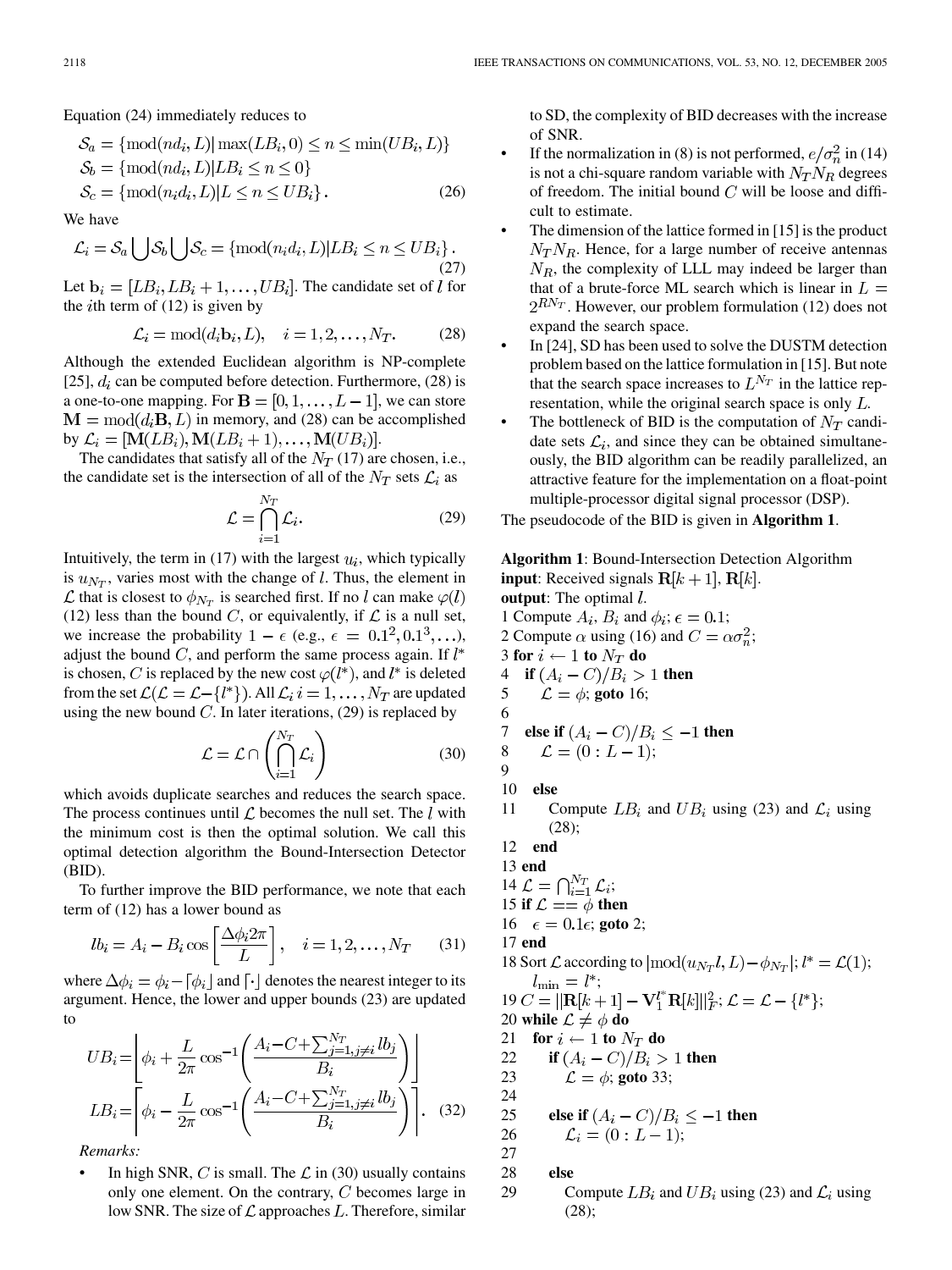30 end  
\n31 end  
\n32 
$$
\mathcal{L} = \mathcal{L} \cap \bigcap_{i=1}^{N_T} \mathcal{L}_i
$$
;  
\n33 if  $\mathcal{L} == \phi$  then  
\n34 return  $l_{\text{min}}$ ;  
\n35 end  
\n36  $l^* = \mathcal{L}(1)$ ;  $\mathcal{L} = \mathcal{L} - \{l^*\}$ ;  
\n37 if  $||\mathbf{R}[k+1] - \mathbf{V}_1^{l^*}\mathbf{R}[k]||_F^2 < C$  then  
\n38  $C = ||\mathbf{R}[k+1] - \mathbf{V}_1^{l^*}\mathbf{R}[k]||_F^2$ ;  $l_{\text{min}} = l^*$ ;  
\n39  
\n40 else  
\n41 goto 33;  
\n42 end  
\n43 end  
\n44 return  $l_{\text{min}}$ ;

## *B. Reduced-Complexity MSD*

For the MSD of the diagonal signals, the search space increases to  $L^N$ , and the computation of the metric (8) is more complex than in the SSD case.

$$
\hat{\mathbf{l}} = [\hat{l}_{k+1}, \hat{l}_{k+2}, \dots, \hat{l}_{k+N}]
$$
\n
$$
= \underset{l_{k+1}, \dots, l_{k+N}}{\arg \min} \sum_{i=1}^{N} \sum_{j=i+1}^{N+1} \left\| \mathbf{R}[j+k-1] - \tilde{a}_{i,j} \mathbf{V}_{1}^{\left(\sum_{m=i+k}^{j+k-1} l_{m}\right)} \right\| \times \mathbf{R}[i+k-1]]_{F}^{2} \tag{33}
$$

where  $V_1$  is given in (4). We next give four MSD algorithms which generalize the BID algorithm.

*1) MSD1*: We first use BID for the SSD of the N block symbols, and the result is denoted by  $\hat{I}$ .  $\hat{I}$  is then substituted back into (33), and the cost is denoted by  $C$ . Note that (33) is the summation of nonnegative terms. The exhaustive search is performed. After each of the  $(N + 1)N/2$  terms in (33) is computed, the current cost is compared with  $C$ . If it is larger than  $C$ , the search stops, and another candidate is tested. When all the  $(N+1)N/2$ terms have been finished, the total cost is compared with  $C$ . If the cost is less than  $C, C$  is replaced by this value, the current I is saved, and the search continues until all of the  $L^N$  possible candidates have been finished. The best one is output as the optimal solution. This MSD is similar to a BnB algorithm. Unfortunately, this algorithm is not very efficient when  $L$  is large and the SNR is low, making the initial bound  $C$  loose.

*2) MSD2:* The efficiency of our proposed BID is due to avoiding a search of all  $0 \leq l \leq L$ . To apply the same idea to MSD, we also begin by using BID for applying SSD for  $N$ symbols over  $N+1$  blocks. The result  $\hat{\mathbf{l}}$  is then substituted back into (33), and the initial bound is obtained as  $C$ . Since (33) is the summation of  $(N + 1)N/2$  nonnegative terms, a necessary condition for the cost (33) to be less than  $C$  is that each term of  $(12)$  is less than C, in particular

$$
\left\| \mathbf{R}[k+N] - \tilde{a}_{N-1,N} \mathbf{V}_1^{l_{k+N}} \mathbf{R}[k+N-1] \right\|_F^2 < C \quad (34)
$$

which is the SSD problem. The candidate set  $\mathcal{L}_{k+1}$  for  $l_{k+N}$ can be found by using BID. For every  $l_{k+1}$  in  $\mathcal{L}_{k+N}$ , the bound for  $l_{k+N-1}$  can be improved to  $C - B_{k+N}$ , where . The candidate set

for  $l_{k+N-1}$  can also be found by using BID. A similar process continues for  $l_{k+N-2}$ , and so on. When it comes to  $l_{m'}$ , the bound is updated as  $C - \sum_{i=m'+1}^{k+N} B_i$ , where  $B_i$  is given by

$$
B_{i} = \sum_{j=i+1}^{N+1} ||\mathbf{R}[j+k-1] - \tilde{a}_{i,j} \mathbf{V}_{1}^{\left(\sum_{m=i+1}^{j} l_{m}\right)} \mathbf{R}[i+k-1] \Big|_{F}^{2}.
$$
 (35)

When a set of  $l$  has been chosen, (33) is computed and compared with  $C$ . If it is less than  $C$ ,  $C$  is updated, I is saved and deleted from their candidate set, and the candidate set for each  $l_m$  is updated by using the new bound. The process continues until all of the elements in the candidate set have been searched. The output is the optimal solution.

However, the initial bound can become loose with the increase of  $N$  and in high SNR. In this case, the candidate set usually contains all of the  $l$ 's. To overcome this problem and further reduce the complexity, an idea similar to BID can be used to find the lower bound of each term in (33), which can be obtained the same as in  $(31)$ . The bound for each l can be further improved by using these lower bounds (details omitted for brevity).

*3) MSD3:* We may use the output of SSD as a starting point of MSD. In [[6\]](#page-9-0), a reduced-complexity detector is proposed for MSD of MPSK. The key idea is to search for a small candidate subset with the  $s > 1$  largest symbol-wise metrics for pairs of received signals, and then search exhaustively over the reduced space of size  $s^N$  where N is the number of MPSK symbols. Similarly, for the MSD of DUSTM, we first modify BID to do SSD for each signal  $l_m$  ( $m = k + 1, ..., k + N$ ) and generate a candidate list of the  $s>1$  smallest metrics, instead of returning only the optimal solution. This can be accomplished by choosing a larger initial bound. If less than the  $s$  candidates are found, the bound is increased until they are obtained. The  $s^N$  N-tuples are substituted into (33), and the one with minimum cost is output. When  $s$  is small, the number of  $N$ -tuples to search is relatively small, and this significantly reduces complexity. Furthermore, when testing all of the  $s^N$  N-tuples, the BnB algorithm in MSD1 can also be used to further reduce the complexity. Reference [\[6](#page-9-0)] shows that when choosing  $s = 2$ , the performance of the reduced-complexity algorithm is nearly ML. While ignoring the first-stage BID, the complexity of the reduced-complexity MSD is only  $(s/L)^N$  of that of the ML search. The effectiveness of MSD3 in static fading channels is verified in Section IV.

*4) MSD4:* The MSD problem (8) can be formulated as ML sequence estimation (MLSE). DF-DD [\[12](#page-9-0)] is equivalent to a DF sequence estimator (DFSE). In [[26\]](#page-9-0) and [[27\]](#page-9-0), a reduced-state sequence estimator (RSSE) is introduced to reduce the number of states in MLSE. DFSE can also be viewed as a special RSSE. Similarly, a reduced-state DD (RS-DD) can be used to solve (8) as a generalization of DF-DD.

As a special case of DFSE in [[26\]](#page-9-0) and [\[27](#page-9-0)], RS-DD replaces  $l_{k+1}, \ldots, l_{k+M}$  with previously decided symbols  $\hat{l}_{k+1}, \ldots, \hat{l}_{k+M}, 0 \leq M \leq N-1$ . The ML detection is then performed for  $l_{k+M+1}, \ldots, l_{k+N}$ . Clearly, if  $M = N - 1$ , RS-DD reduces to DF-DD in [\[12](#page-9-0)], and if  $M = 0$ , RS-DD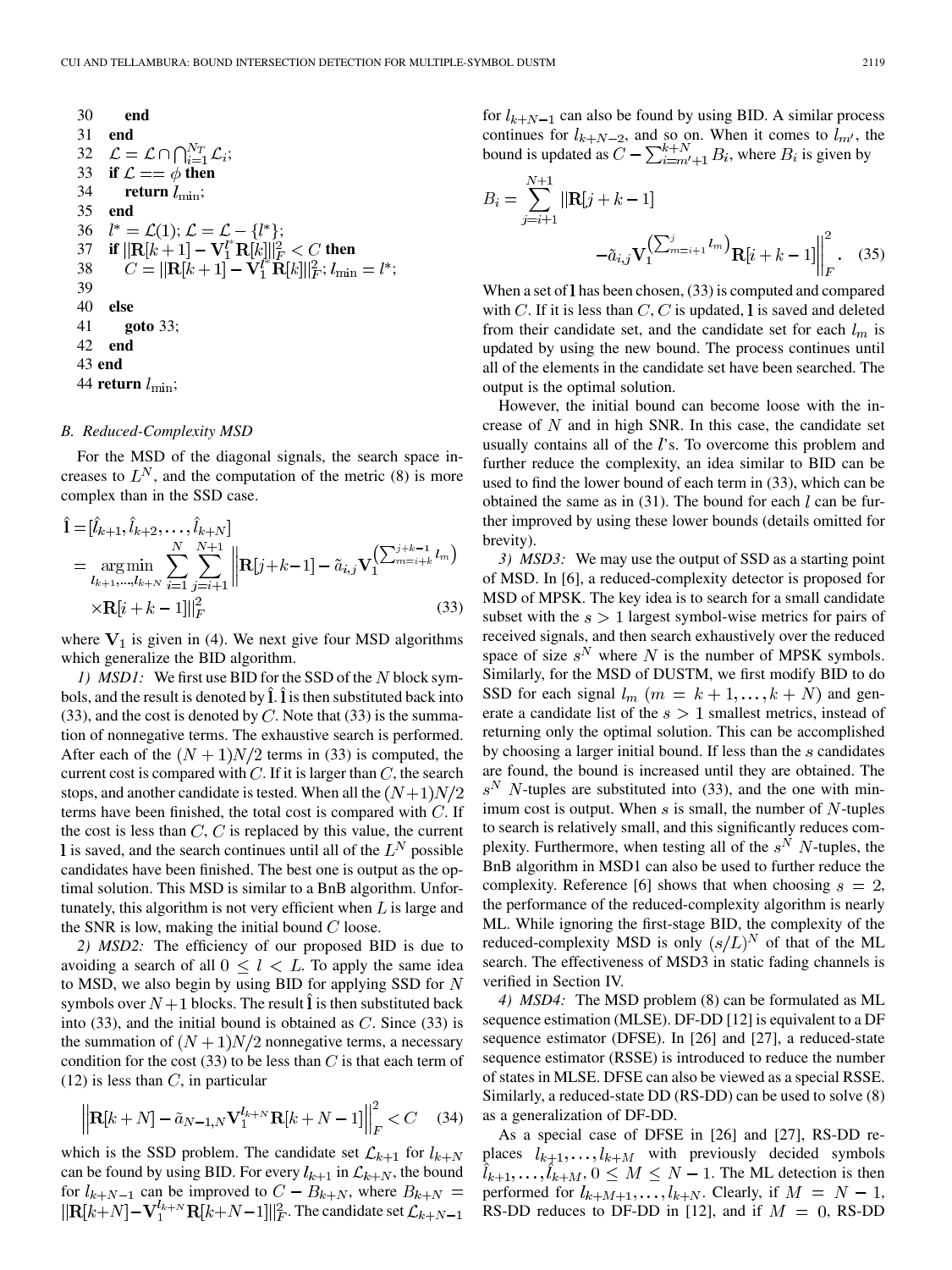$10<sup>7</sup>$ MI LLL,  $N=3$  $\overline{\wedge}$  $BID, N=4$  $10$ o-ML,  $N=4$  $LLL$   $N=4$  $\sim$  $BID, N = 5$ LLL,  $N = 5$  $10$  $10$  $15$ 20 25 SNR (dB)

Fig. 1. Performance comparison for  $N_T = 3, 4, 5$  transmitter antennas,  $N_R = 1$  receiver antenna as a function of SNR. The channel is static fading and  $R = 2$ .

reduces to MSD. For  $l_{k+M+1}, \ldots, l_{k+N}$ , MSD1 and MSD2 can be used to reduce the complexity of exhaustive search. Therefore, RS-DD or MSD4 gives a tradeoff between performance and complexity.

*Remarks:*

Similar to the BID, our proposed MSD2 and MSD3 can also be parallelized and implemented on float-point multiple-processor DSP, which is efficient for practical application.

## IV. SIMULATION RESULTS

This section discusses simulation results. We assume a MIMO channel model as described in Section II-A, and generate the channel gains by sampling a continuous fading process via Jakes' model [\[19](#page-9-0)]. We use the diagonal signals with parameters  $u_i$ ,  $i = 1, ..., N_T$  from [[15,](#page-9-0) Table 1]. The brute-force ML detector is referred to as ML detector in the following. For CD, the transmit symbols  $S[n]$  are estimated assuming perfect knowledge of the channel matrix  $H[n]$ . The information symbols are recovered by differential decoding (3).

Fig. 1 compares the performance of BID for SSD with that of ML and the LLL decoder [\[15](#page-9-0)] when  $N_T = 3, 4, 5, N_R = 1$ , and  $R = 2$ . Our proposed BID performs exactly ML. At a BER of  $10^{-3}$  and  $N_T = 3$ , the LLL decoder performs 0.15 dB worse than the ML decoder. When  $N_T = 5$ , the performance loss by using LLL decoder increases to 0.5 dB at BER  $= 10^{-3}$ . As stated in [\[16](#page-9-0)], LLL achieves an approximation factor  $2^{O(n)}$ , which is exponential in the dimension  $n$ , which agrees with our simulation results that the gap between ML and LLL increases with the increase of  $N_T$ . Note that in [\[15](#page-9-0)], an exact decoder is also proposed. This exact algorithm may be used together with LLL, which increases the complexity by a factor of  $2^{(N_T+1)N_T/4+N_T}$ . Moreover, the exact decoder incurs a performance loss due to cosine approximation.

Fig. 2 shows the complexity of BID in flops when  $N_T =$  $2, 3, 4, 5, N_R = 1$ , and  $R = 2$ . We use the flops function

Fig. 2. Complexity of BID for  $N_T = 3, 4, 5$  transmitter antennas,  $N_R = 1$ receiver antenna versus SNR. The channel is static fading and  $R = 2$ .

TABLE I COMPLEXITY COMPARISON FOR ML, LLL, AND BID IN FLOPS

|                            | ML.    | -LLL  | $BID$ (25dB) |
|----------------------------|--------|-------|--------------|
| $N_T=3, N_R=1, R=2$        | 2469   | 720   | 214          |
| $N_T=4, N_R=1, R=2$        | 13312  | 2561  | 572          |
| $N_T = 5, N_R = 1, R = 2$  | 66560  | 8462  | 2341         |
| $N_T$ =6, $N_R$ =1, $R$ =2 | 344064 | 19864 | 14765        |

(it provides an estimate of the number of floating-point operations performed by a sequence of MATLAB statements) in MATLAB to compare the numerical efficiency of various decoders. We do not consider parallelization issues. The LLL decoder exactly follows the one given in [[15\]](#page-9-0) without using their exact algorithm. With the increasing SNR, the flops of BID reduce significantly (Fig. 2). The ML and LLL complexities are almost constant, given in Table I for comparison. In high SNR, our proposed BID is much more efficient than both ML and LLL, while offering ML performance. The flops required by the ML decoder are between 10–30 times of that of BID. With the increase of  $N_T$ , the complexity gap between our BID and LLL decreases, while the performance gap increases. Note that DUSTM is especially effective in high SNR [\[3](#page-9-0)], which is consistent with the more efficient region of BID, making it especially suitable for DUSTM.

Fig. 3 compares the complexity of BID and LLL with a fixed number of transmit antennas  $N_T = 4$ , a different number of received antennas  $N_R$ , and  $R = 2$ . In [[15\]](#page-9-0), the lattice dimension increases as  $N_T N_R$ . For large  $N_R$ , the complexity of LLL on the naive lattice formulation is much more than that of BID. However, we compare the LLL for our formulation (12), which only has  $N_T$  terms, regardless of  $N_R$ . The complexity of LLL is almost independent of  $N_R$ , and the complexity difference is due to the preprocessing step. Interestingly, in low SNR, the complexity of BID decreases for large  $N_R$ , while the complexity of BID increases in high SNR. Each term in (12) is a combination of  $N_R$  terms. In low SNR, a larger  $N_R$  requires a larger value for each term in (12), resulting in a smaller candidate set.



 $10<sup>°</sup>$ 

 $10$ 

 $10$ 

**BER**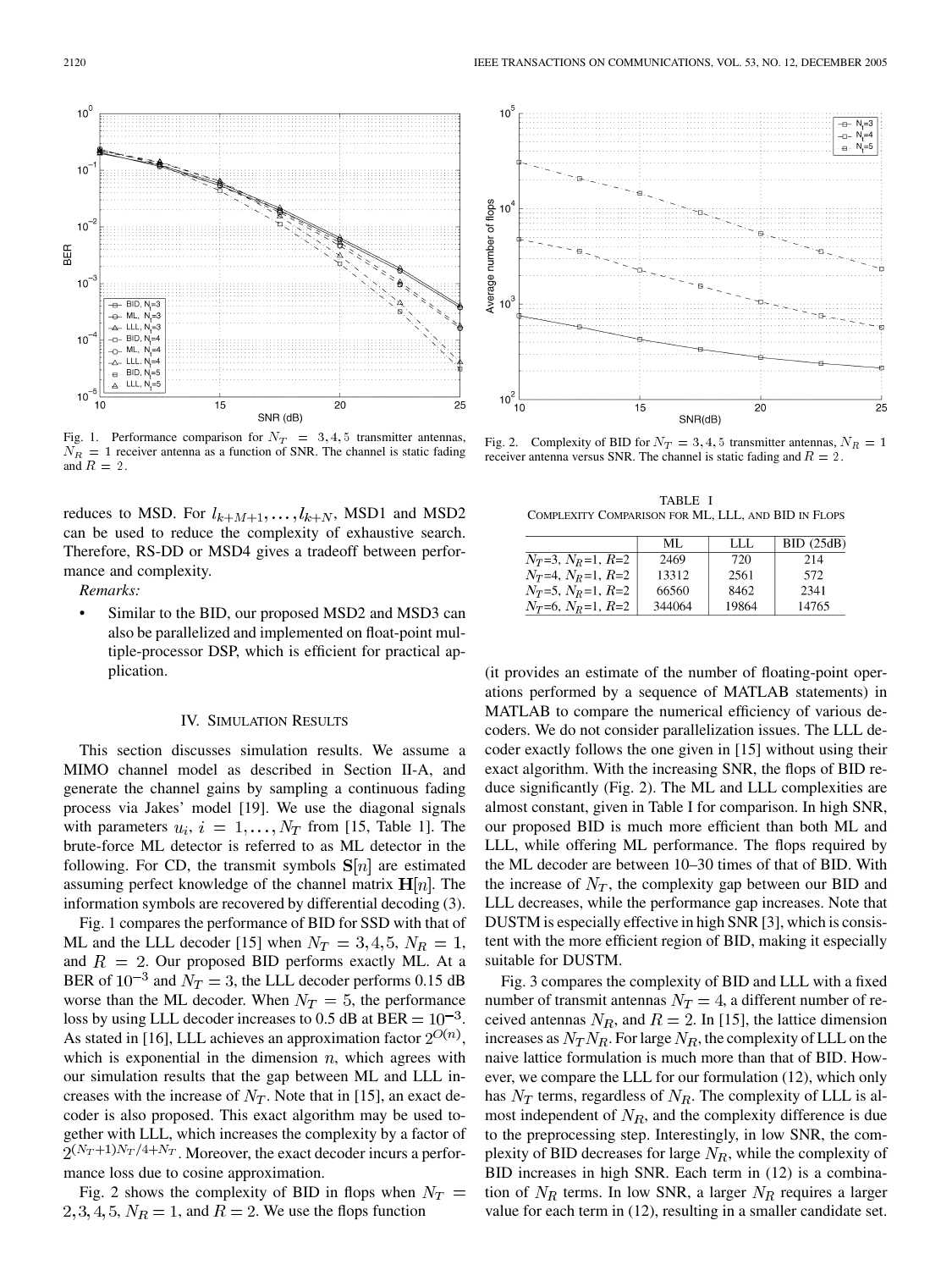

Fig. 3. Complexity comparison between BID and LLL for  $N_T = 4$ transmitter antennas,  $N_R = 1, 2, 3, 4$  receiver antennas versus SNR. The channel is static fading and  $R = 2$ .



Fig. 4. Performance comparison of  $N_T = 4$  transmitter antennas,  $N_R = 1$ receiver antenna with  $N = 3, 6$ , and  $R = 1$  as a function of SNR. The channel is constant within  $N$  blocks.

Since we count the preprocessing flops in computing  $A_i$ ,  $B_i$ , and  $\phi_i$  in (13), larger  $N_R$  encounters higher complexity to compute these parameters, and the complexity is dominant by the preprocessing step. In fact, the performance relates to the complexity in our BID. The probability of finding the true solution reflects the tightness of the bound.

Fig. 4 illustrates the performance improvement of MSD for a static fading channel. A MIMO system with  $N_T = 4$ ,  $N_R = 1$ , and  $R = 1$  is simulated. The performance gap between  $N = 6$ and  $N \rightarrow \infty$  is relatively small [\[12](#page-9-0)]. Hence, in our simulation,  $N = 3,6$  blocks of received signals are collected for detection. Since both MSD1 and MSD2 are ML, the performance of MSD2 only is shown in Fig. 4. The performance of MSD2 is compared with those of SSD, CD, DF-DD, MSD3, and MSD4. In MSD3 and MSD4, we choose  $s = 2$  and  $M = 3$ , respectively. The performance loss over MSD2 when using MSD3 is negligible, even when  $s = 2$ , which verifies the effectiveness of MSD3. The gap between DF-DD and MSD2 is also



Fig. 5. Complexity comparison of  $N_T = 4$  transmitter antennas,  $N_R = 1$ receiver antenna with  $N = 3, 6$ , and  $R = 1$  as a function of SNR. The channel is constant within  $N$  blocks.

small. At BER =  $10^{-5}$ , the gap is only 0.2 dB for  $N = 3, 6$ . When  $N = 3$  blocks are used, MSD2 has a 1-dB performance gain over SSD at BER =  $10^{-5}$ , and when  $N = 6$  blocks are used, the performance gain increases to 1.8 dB. MSD2 with  $N = 6$  has only a 0.8-dB loss over CD. Fig. 5 compares the complexity of different detectors in a static fading channel in terms of the average flops per block. In high SNR, the complexity of MSD1–MSD4 decreases, a common property of BnB detectors, since their performance depends on the noise variance, or equivalently, the SNR. In high SNR, the complexity of MSD2 is the lowest among all the detectors. The complexity of MSD1 is high, since it only performs naive BnB. The high complexity of DF-DD is due to the computation of cancelling the previous symbols, but DF-DD cannot offer ML performance. Both MSD3 and MSD4 have lower complexity than MSD1 and MSD2 in low SNR, and MSD3 and MSD4 perform better than DF-DD. Therefore, MSD3 and MSD4 are suitable in low SNR, and MSD2 is efficient in high SNR.

In Figs. 6 and 7, the performance and complexity are compared for different detectors with  $f_dT_s = 0.0075$ , and the other parameters are set the same as in Figs. 4 and 5. An error floor appears for SSD in high SNR. When  $N = 3$ , the performance gap between MSD2 and DF-DD is 0.4 dB at BER  $= 10^{-6}$ , and the gap increases to 1 dB when  $N = 6$  (Fig. 6). However, both MSD3 and MSD4 perform close to MSD2. MSD2 has a 6.5-dB loss over CD with  $N = 3$  at BER =  $10^{-6}$ , but the loss reduces to 2.5 dB when  $N = 6$ . The complexity of different detectors, as shown in Fig. 7, has similar properties to those explained in Fig. 6.

We compare the performance and complexity for different detectors in Figs. 8 and 9 with  $f_dT_s = 0.03$ , and the other parameters are the same as before. Note that SSD exhibits a large error floor, which can be reduced by using both DF-DD and our proposed MSDs. MSD2 has smaller error floors than DF-DD. When  $N = 6$ , the error floor is not observed for both MSD2 and MSD4 within the plotted SNR region. There also exists a large gap between MSD2 and DF-DD. MSD4 performs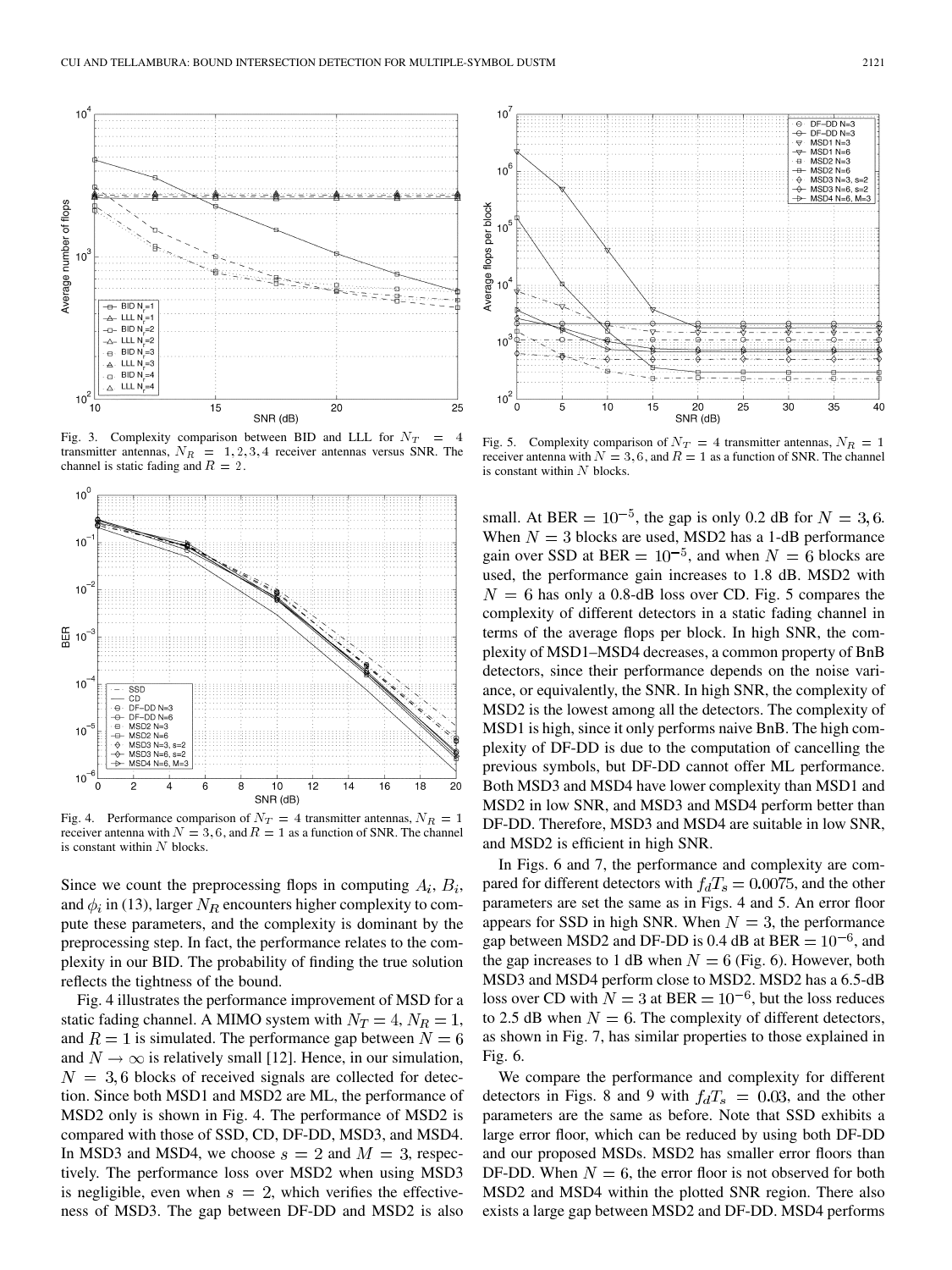

Fig. 6. Performance comparison of  $N_T = 4$  transmitter antennas,  $N_R =$ 1 receiver antenna with  $N = 3, 6$ , and  $R = 1$  as a function of SNR. The normalized Doppler frequency is  $f_dT_s = 0.0075$  and  $R = 1$ .



Fig. 7. Complexity comparison of  $N_T = 4$  transmitter antennas, and  $N_R = 1$ receiver antenna with  $N = 3, 6$  as a function of SNR. The normalized Doppler frequency is  $f_d T_s = 0.0075$  and  $R = 1$ .

close to MSD2; for example, at BER  $= 10^{-7}$ , the performance gap is only 1.2 dB. MSD3 also exhibits large error floors, which can be reduced by increasing both  $s$  and  $N$ . Compared with the case  $f_dT_s = 0.0075$ , the performance gap between MSD2 with  $N = 6$  and CD increases significantly, almost 10 dB at BER  $= 10^{-6}$ . Therefore, the performance of all of the noncoherent detectors degrades with increasing  $f_dT_s$ . The complexity of all of the proposed MSDs increases with increasing  $f_dT_s$ . This is because for large  $f_dT_s$ , the coefficients  $\tilde{a}_{i,j}$  in (8) are far from one. The bound given by computing (8) will be, on average, larger than that in small  $f_dT_s$ . MSD2 still achieves the minimum complexity in high SNR. In low SNR, MSD3 and MSD4 again have lower complexity than MSD2. They are suitable in low SNR, where the complexity of MSD2 is rather high.

In Fig. 10, we investigate the complexity per block of MSD2 as a function of different N and the normalized Doppler  $f_dT_s$ with fixed SNR = 30 dB. When  $f_dT_s = 0, 0.02$ , the complexity per block increases almost linearly as  $N$  increases. Different



Fig. 8. Performance comparison of  $N_T = 4$  transmitter antennas, and  $N_R =$ 1 receiver antenna with  $N = 3, 6$  as a function of SNR. The normalized Doppler frequency is  $f_d T_s = 0.03$  and  $R = 1$ .



Fig. 9. Complexity comparison of  $N_T = 4$  transmitter antennas, and  $N_R = 1$ receiver antenna with  $N = 3, 6$  as a function of SNR. The normalized Doppler frequency is  $f_d T_s = 0.03$  and  $R = 1$ .

 $f_dT_s$  results in different slopes, which is also due to the bound variation by coefficients  $\tilde{a}_{i,j}$ . When the normalized Doppler frequency is as high as 0.03, the slope is large at first, and then becomes flat with increasing N. Fig. 10 also suggests higher  $f_dT_s$ will cause higher complexity.

#### V. CONCLUSION

This paper has considered efficient algorithms for MSD of DUSTM over QS fading channels. We have derived a novel detection algorithm called BID for SSD of diagonal constellations. This algorithm is exact ML and substantially saves complexity, particularly in high SNR. In relation to the LLL detector [[15\]](#page-9-0), the proposed BID performs better and saves complexity in high SNRs. As well, an interesting and novel feature is the use of the extended Euclidean algorithm for detection. Our BID algorithm may also be adapted for DF-DD. For MSD, we developed four detectors, all of which are derivatives of the BID algorithm.

 $10<sup>C</sup>$